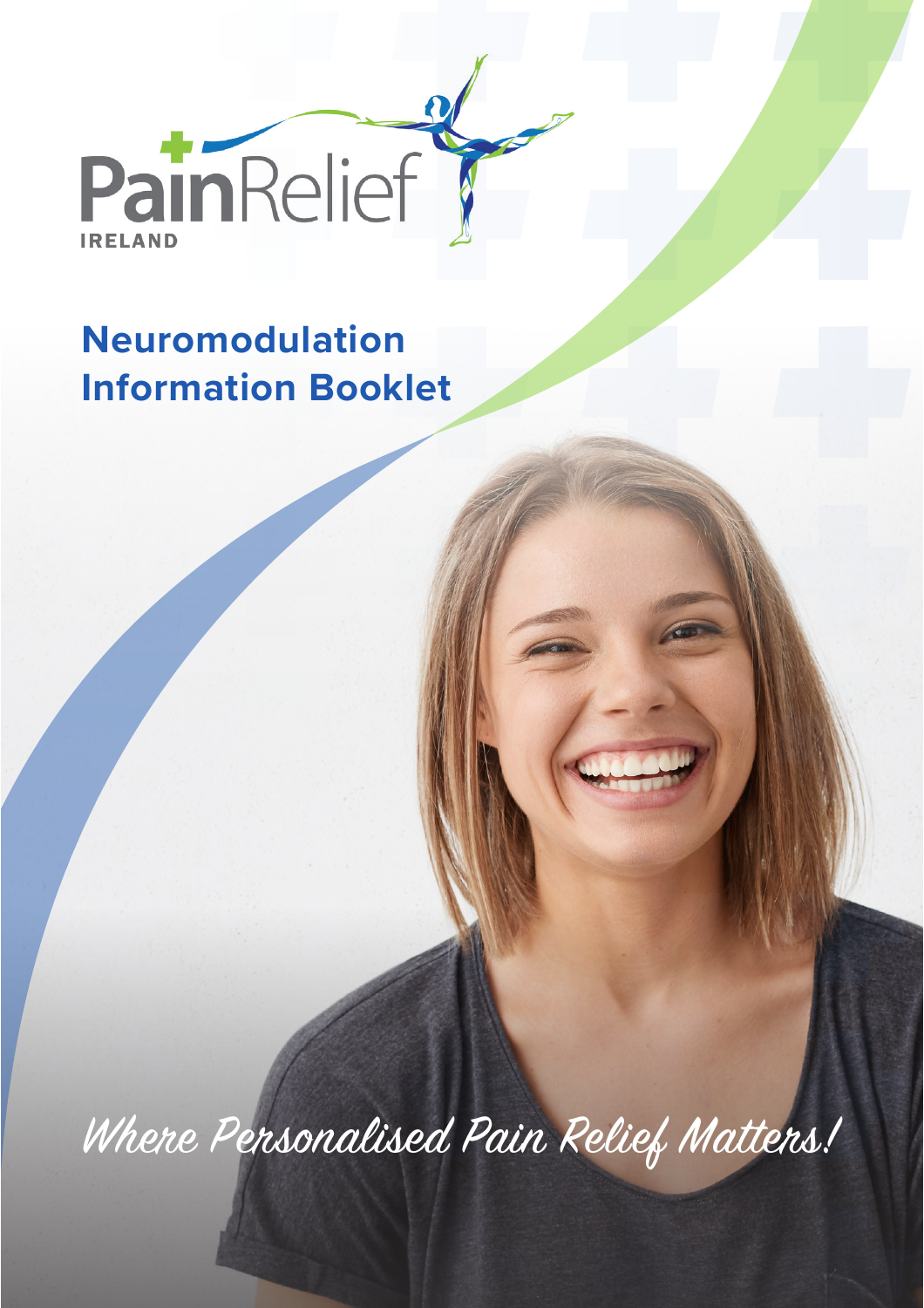#### **Contents**

| 1. Introduction                                                           | 3                |
|---------------------------------------------------------------------------|------------------|
| 2. What is Neuromodulation?                                               | 3                |
| 2.1. What type of device is used?                                         | 4                |
| 2.2. What are the "settings" used on the device?                          | 4                |
| 3. Is a spinal cord stimulator right for me?                              | 4                |
| 3.1. Indications                                                          | $\overline{4}$   |
| 3.2. What can a spinal cord stimulator achieve?                           | 5                |
| 3.3. How effective are spinal cord stimulators?                           | 5                |
| 4. What should I know about the implantation of a Spinal Cord Stimulator? | 6                |
| 4.1. How does a spinal cord stimulator work?                              | 6                |
| 4.2. Components of a spinal cord stimulator                               | 6                |
| 4.3. What are the risks of having a spinal cord stimulator?               | $\overline{7}$   |
| 4.4. What usually happens after the operation/implant?                    | 8                |
| 4.5. Typical Patient Pathway                                              | 8                |
| 5. What happens if the spinal cord stimulator is not successful?          | 9                |
| 6. Pain Management Wellness Programme                                     | 9                |
| 7. The Technology Day                                                     | 9                |
| 7.1. Education Session                                                    | 9                |
| 7.2. Technology Suppliers                                                 | 10               |
| 8. Finally                                                                | 10 <sup>10</sup> |
| <b>Contact Details</b>                                                    | 11               |

#### **1. Introduction**

At Pain Relief Ireland, we are dedicated to ensuring that we personalise your pain relief. The use of neuromodulation devices can deliver life-changing therapies to chronic pain patients.

We specialise in offering individuals the best in neuromodulation technology to treat chronic pain and we have experience in an array your therapy.

Education is an important part of this process and we want to provide you with the information to help you understand what neuromodulation is, how the technology can be used to relieve your pain and how it can

Pain is specific to each individual. It is therefore important that you use this information in conjunction with your pain consultant so that together you will be able to come to a decision that offers the best outcome for you in the long-term.

#### **2. What is Neuromodulation?**

Neuromodulation is when a device that provides electronic current is used to change / control some of the pain messages that your body sends to your brain. This can be in the form of a traditional spinal cord stimulator, which is implanted near the spinal cord, or it may be a more focused device that targets a specific nerve or nerves. Neuromodulation offers personalised pain relief.

When neuromodulation works well there are several advantages such as:

- It can dramatically change the pain intensity you feel so that you are placed in control of your life again.
- It offers you the ability to use specific programs/settings that match your daily requirements which you can change as you need.
- •It offers you the opportunity to increase your activity levels including walking, swimming, gym and even returning to some forms of employment
- It helps in reducing and often eliminating the long-term need for oral medication
- Neuromodulation can offer you the opportunity to start to do more with your life.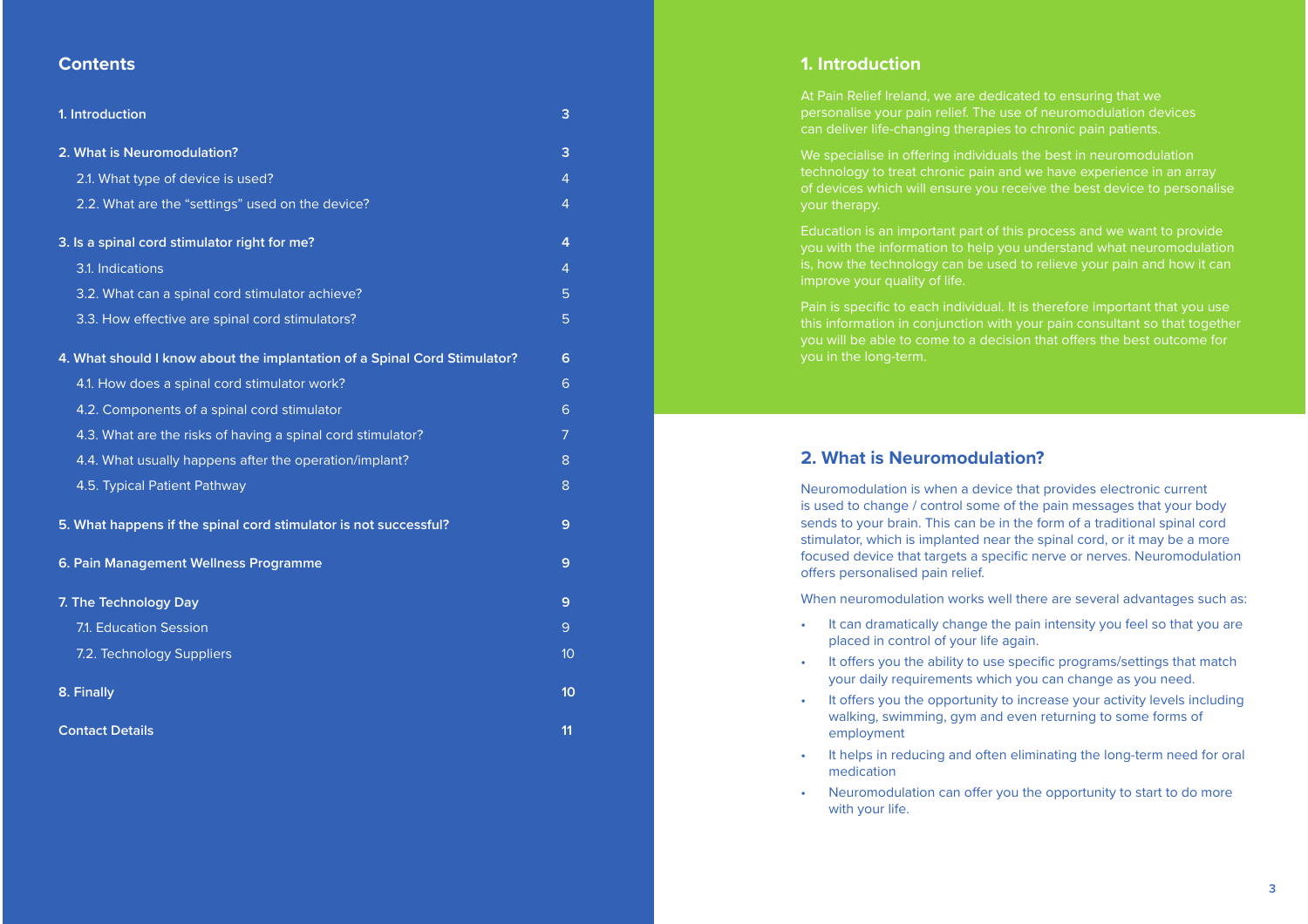#### 2.1. What type of device is used?

There are different makes and models of devices available. Your consultant will propose a specific make / model that will match your requirements best. Irrespective of the model of the device there are some common principles involved in all models.

## 2.2. What are the "settings" used on the device?

All devices will be programmed with specific parameters matched specifically for your pain intensity and pain pattern. For some individuals, low frequency stimulation, where you feel some tingling (paraesthesia) will be used. For other patients higher frequency stimulation, where you cannot feel anything, will be the best treatment for the pain.

- •It is often necessary to try a few different combinations to establish which setting is most comfortable for you and the one which provides you with the best relief.
- • It is not uncommon that these settings may need to be modified as your activity levels increase.
- • It is important that you get these settings reviewed regularly to ensure you gain the most benefit from your device.

#### **3. Is a spinal cord stimulator right for me?**

## 3.1. Indications

A spinal cord stimulator can only treat certain types of pain. The National Institute for Health and Care Excellence (NICE) is the organisation responsible for recommending which treatments are useful. NICE recommends spinal cord stimulation for the following diagnosed conditions:

- a) Neuropathic pain. This refers to pain which is caused by an insult or injury to the nerves, rather than pain caused by damage to the other tissues, such as the joints and muscles.
- b) Failed back surgery syndrome, when patients are suffering with neuropathic pain, rather than mechanical pain. This is persistent pain despite having surgery on the lower back. There is evidence that persistent pain after neck surgery can also benefit from this treatment.
- c) Complex regional pain syndrome (CRPS).
- d) Post Laminectomy pain, disc surgery and degenerative disc disease and adhesions in the epidural space ( i.e. arachnoiditis or lumbar adhesive arachnoiditis) can benefit.
- e) Spinal cord stimulation is recommended for patients who have severe chronic pain that is limiting their daily life and who have already tried all reasonable, more traditional therapies such as painkillers and physiotherapy.
- f) Peripheral neuromodulation usually targets a specific nerve or group of nerves to control the pain pathway.

#### 3.2. What can a spinal cord stimulator achieve?

A spinal cord stimulator cannot be used as a standalone treatment for chronic pain.

At Pain Relief Ireland, in keeping with international recommendations, we ensure that all individuals who are being considered for a spinal cord stimulator are assessed by a multidisciplinary team. This may include specialist doctors/surgeons, clinical nurse specialists, physiotherapists, occupational therapists, industry technical support and psychologists as required.

The treatment pathway (or treatment plan) follows this guidance, and in order to ensure the best possible care, patients must engage with some or all elements of the treatment pathway.

Just as pain is unique to each individual, each individual will have a unique treatment plan designed to meet these needs. A spinal cord stimulator is an important instrument in achieving this goal.

At Pain Relief Ireland we believe that the most important criteria that must be present before a spinal cord stimulator can be considered is the willingness of the individual to embrace change.

A device can offer each individual a fantastic opportunity to improve one's quality of life but it requires work. Pain relief Ireland is prepared to support you in every way possible to achieve your goals.

#### 3.3. How effective are spinal cord stimulators?

Spinal-cord stimulators help some people more than others. In general a target of 50-70% reduction in pain intensity and pain medication is set. Improvement in an individual's ability to move or sleep is also expected.

At Pain Relief Ireland we believe that individuals who have the willingness to embrace change find neuromodulation most effective. Ask your specialist what the results are for people with your particular condition.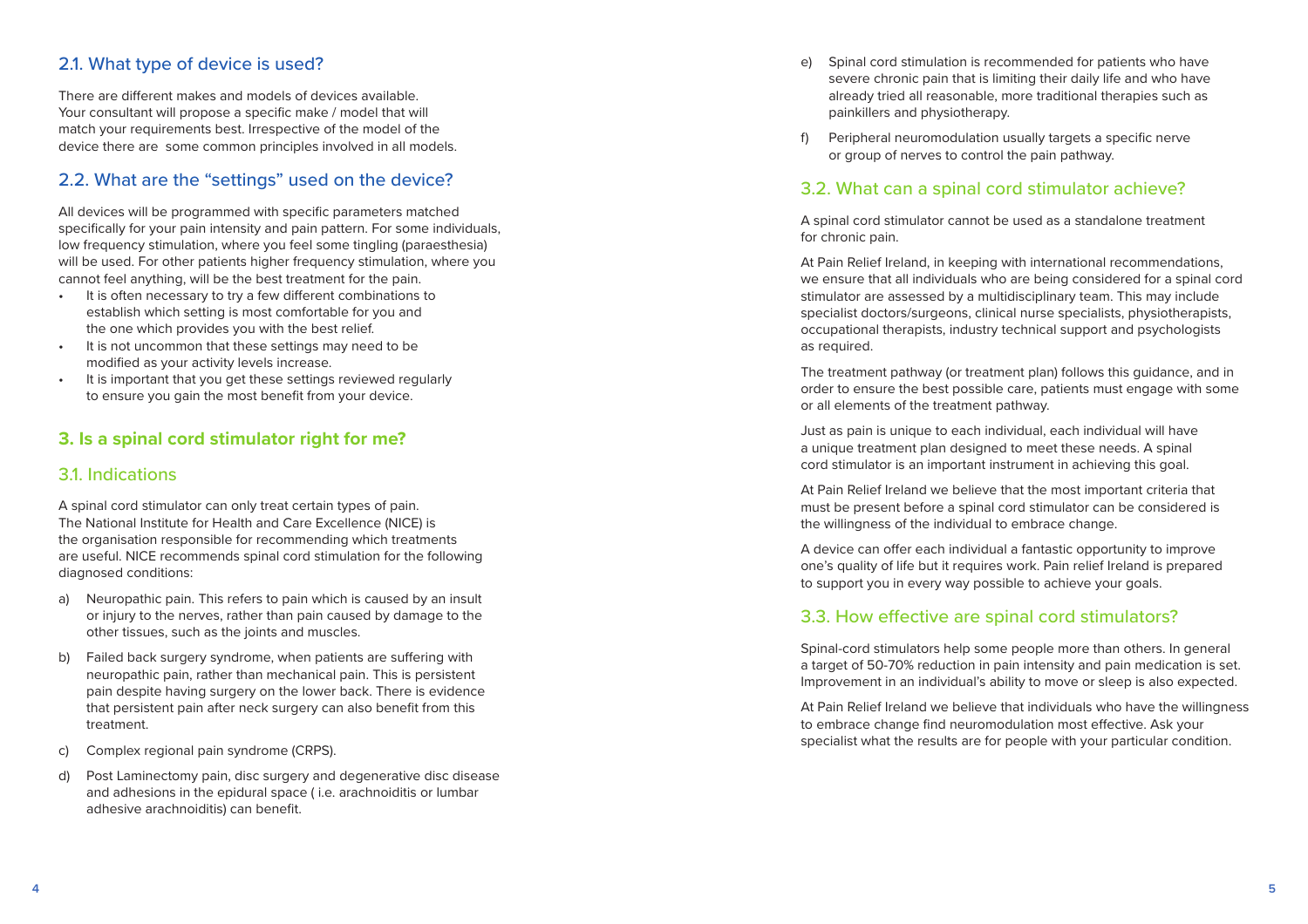# **4. What should I know about the implantation of a spinal cord stimulator?**

#### 4.1. How does a spinal cord stimulator work?

The concept of using electricity to treat pain has been used for many centuries. Researchers have struggled to understand precisely why small amounts of an electronic current, focused on specific parts of the spinal cord or at a nerve fiber, can change the way in which pain signals are processed.

What is known is that the presence of a small dose of electrical current "modulates" the feeling of "pain" and replaces it with a non-painful signal in the area of your body that normally hurts. If the spinal-cord stimulator is successful, you will find that the "pain sensation" is replaced by another more pleasant sensation. In some cases technical settings can be used to deliver pain relief with no "sensation". Each individual will have a unique treatment plan designed to meet these needs. A spinal cord stimulator is an important instrument in achieving this goal.

#### 4.2. Components of a spinal cord stimulator

Whatever type of spinal-cord stimulator you have, there a number of key aspects in the treatment plan. There are usually three parts to a spinal-cord stimulator.

- **1. The Implanted Power Generated (IPG) or "The Battery".** This is the very small computer that controls the stimulating system. This is usually located under the skin in your buttock region, or other suitable area. The computer has its own battery and generally they are rechargeable devices. Secure wireless programming and electronic transfer of data is possible.
- **2. A electronic lead / electrode.** Each lead has a set of electrodes where the electric current is transferred to the target tissue. The position of the "lead" is crucial to the optimization of your device. The lead allows tiny amounts of electrical current reach your spinal cord. This is very accurate and safe.
- **3. A hand-held controller.** You can use this to switch the spinal-cord stimulator on or off and to adjust it until you feel a pleasant tingling in the area where you normally feel pain. You can carry the controller around with you - it's about the same size as a mobile phone. This is a bluetooth communication tool that gives you the flexibility to control your pain therapy.



### 4.3. What are the risks of having a spinal cord stimulator?

There are some risks associated with any operation. Most of the common issues that arise with spinal cord stimulators are minor, but there are a few rare problems that you should know about. It is important that you ask your specialists about how common the following problems are.

| <b>Table 1 Key Issues</b>                                                                                                                                                                                                                                                                                                                                                                                       | <b>Incidence</b>                               |
|-----------------------------------------------------------------------------------------------------------------------------------------------------------------------------------------------------------------------------------------------------------------------------------------------------------------------------------------------------------------------------------------------------------------|------------------------------------------------|
| Wound / Scar discomfort<br>Discomfort in the area around the scars where the device was implanted.<br>This may persist for 4-8 weeks as the wounds heal. This responds to regular<br>simple analgesics.                                                                                                                                                                                                         | Common > 50%                                   |
| Post-operative wound infection<br>Most infections are not serious, are usually around the surgery sites / scar and<br>respond to oral antibiotics.<br>Very rarely the infection is so serious that it may be necessary to take out all<br>or part of the spinal-cord stimulator to be able to effectively treat the infection.                                                                                  | 5% (1 in 20<br>cases)<br>$< 1\%$               |
| <b>Lead Migration</b><br>The electronic lead / electrode in your spine may move and you may need<br>more surgery to reposition it (usually no more than one more operation).<br>This can be avoided by ensuring you do not undertake excessive physical<br>٠<br>activity in the first 4-6 weeks. After 8 weeks the lead will have secured itself in<br>place and the risk of movement is reduced significantly. | 5-10% cases in<br>first 8 weeks<br>then $<$ 2% |
| Headache<br>There may be a headache related to slow leak of the spinal fluid (dural leak)<br>as the lead settles into place. Unfortunately, it can be quite severe and you<br>may need to be admitted to the hospital. With a specific analgesia plan it will<br>settle down over a few days.                                                                                                                   | 10%                                            |
| <b>Nerve Injury</b><br>As with any operation on the spine, there is a chance that the spinal cord or<br>the spinal nerves will be damaged. This happens very rarely, but we look out<br>for this in the first few hours after your operation.<br>Paralysis. This is extremely rare and affects two patients in one million.                                                                                     | $< 1\%$                                        |
| <b>Other Issues</b>                                                                                                                                                                                                                                                                                                                                                                                             |                                                |
| Stimulation felt outside of the painful area is common, but only a problem if unpleasant<br>$\bullet$                                                                                                                                                                                                                                                                                                           |                                                |
| The battery site may feel warm / hot when it is on or when it is recharging<br>$\bullet$                                                                                                                                                                                                                                                                                                                        |                                                |
| Decrease in pain relief with time<br>$\bullet$                                                                                                                                                                                                                                                                                                                                                                  |                                                |
| Failure to capture the area of pain, or no pain relief<br>$\bullet$                                                                                                                                                                                                                                                                                                                                             |                                                |
| Older systems may not be MRI compatible                                                                                                                                                                                                                                                                                                                                                                         |                                                |

End of battery Life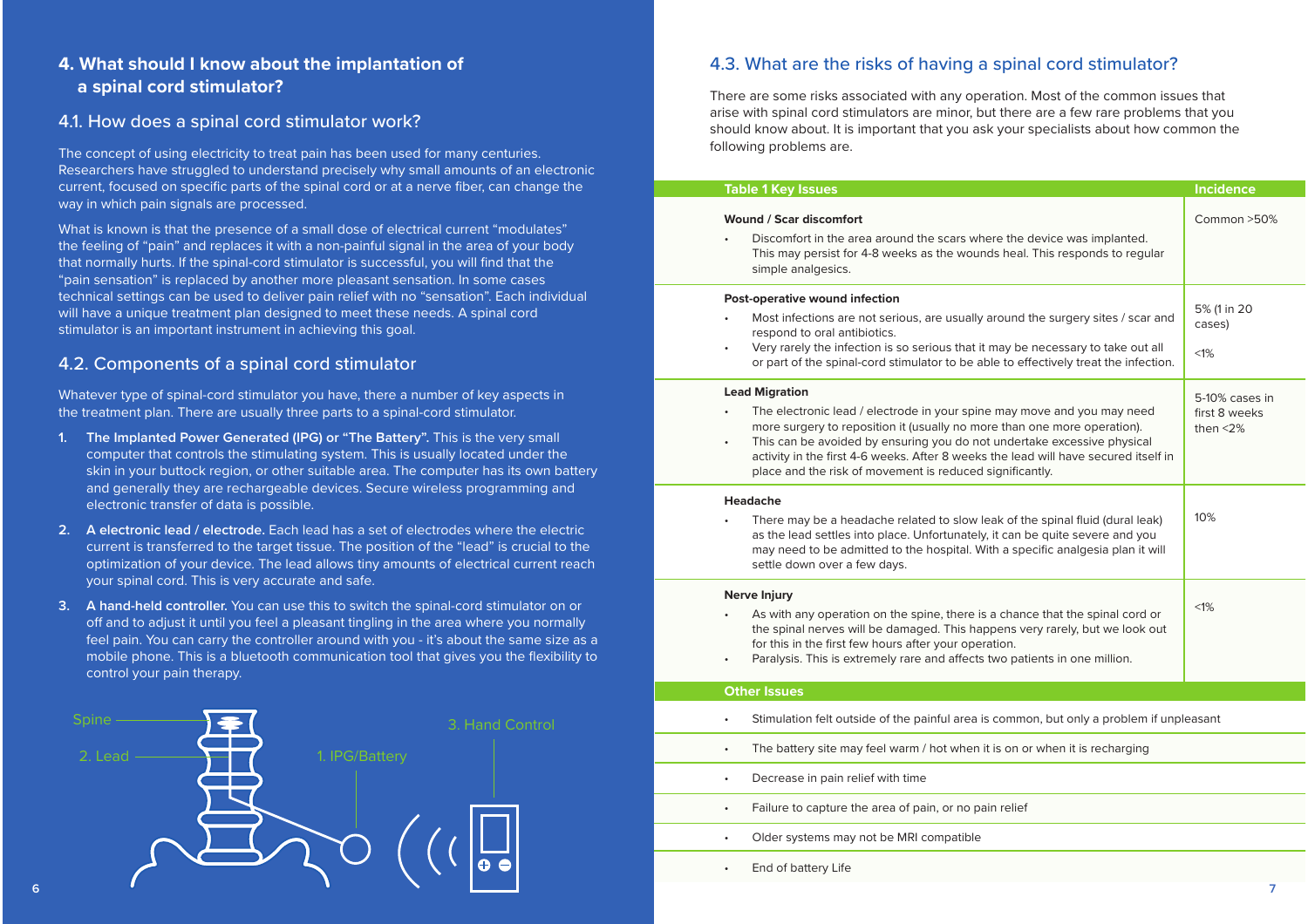## 4.4. What usually happens after the operation/implant?

When you've had your operation, there are a few extra things that you should know about.

#### **a) The first few weeks after the operation.**

The lead / electrodes will gently become fixed into the tissues of the spine. This is a normal and safe process, but you should avoid any sudden changes in position such as bending over to pick something o ! the floor or reaching above your head. Also extreme activity, for example prolonged swimming or excessive gym work should be avoided for the first two months after the operation as the electrode may move and you may need another operation to replace it.

#### **b) Infections.**

If you develop an infection in your skin or soft tissue at any time in the future, it's important that you have a short course of antibiotics. Ask your GP or your consultant about this.

## 4.5. Typical Patient Pathway



# **5. What happens if the spinal cord stimulator is not successful?**

For the trial or "on-table" trial to be considered a success the device must be able to cover 80% of your painful area. Your consultant will explain which approach is best for you.

• If your pain does not respond to spinal cord stimulation we shall consider a review of all the other options to support individuals going forward. It is far better to avoid the inappropriate surgical implant of a spinal cord stimulator than to simply put it in because it "seems like a good idea."

# **6. Pain Management Wellness Programme**

This programme is designed and overseen by Pain Relief Ireland. Our centre has been at the forefront of research and clinical practice in the area of pain management. Our programmes are delivered by a dedicated specialist team of psychologists, physiotherapists, nutritionists, pharmacists and clinical and technical nurse specialists. Other specialists are invited onto the program. Some of these programmes are face-toface group sessions and some shall be presented virtually/online. We work together with you to develop skills that will be important for you to make the most of your spinal cord stimulator, and to move forward with what is most important to you in life.

# **7. The Technology Day**

# 7.1. Education Session

Our technology day offers individuals the opportunity to ask questions about the device and refresh their knowledge in an informal workshop setting. This is best suited to individuals who (a) are considering an implant; (b) as a refresher course if the device has been upgraded or (c) if a device has been in place for 3 years or more.

Patients who attend this day usually have a higher level of daily functioning and experience less psychosocial impact of pain on their life. Some patients who have recently completed and benefited from a pain management programme / pain wellness program may also be eligible for this day.

It takes place over a half a day, and sessions are delivered by a clinical nurse specialist, with possible involvement with physiotherapist, psychologist, and nutritional expert. There will be virtual teaching options available.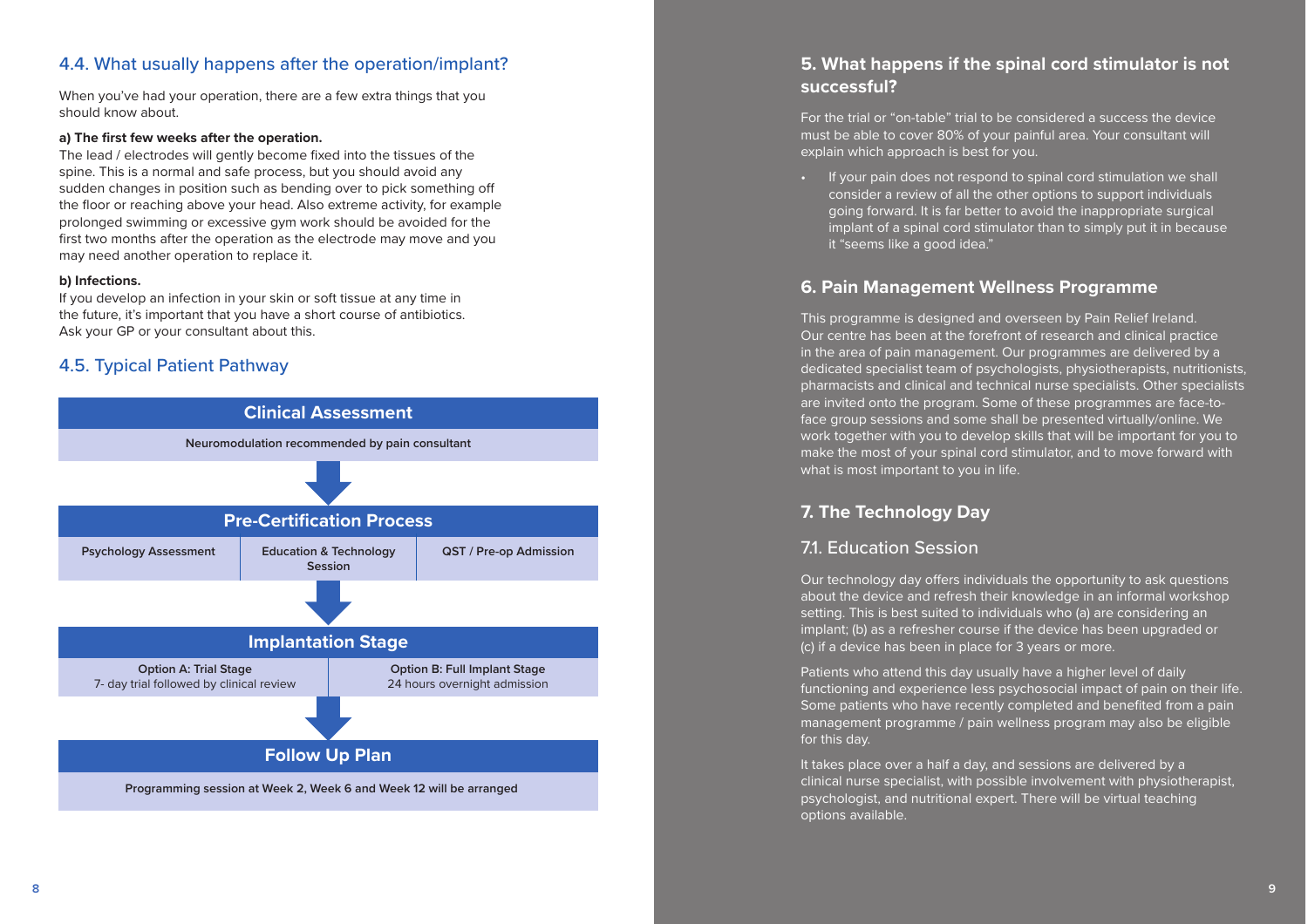The sessions will also raise awareness of other considerations that can impact on the success of spinal cord stimulation, such as other barriers to getting back to meaningful activities in your life.

It is also a good opportunity to ask questions about the device and the pathway. This half day has limited spaces, and open discussion is encouraged. Contact details on dates of the next program, course content and fees and how to reserve your space will be available from Pain Relief Ireland well in advance.

# 7.2. Technology Suppliers

There are several suppliers of neuromodulation devices in the market. The MedTech industry will continue to grow into the future and new equipment will become available. At present we work with market leaders. In choosing which device is best for you we will consider several factors in order to provide the personalised therapy to meet your needs.

| <b>Company</b>              | <b>Link</b>                                                                                                                                      |  |
|-----------------------------|--------------------------------------------------------------------------------------------------------------------------------------------------|--|
| <b>Medtronic</b>            | https://www.medtronic.com/us-en/patients/treatments-therapies/spinal-<br>cord-stimulation-chronic-pain/resources/spinal-cord-stimulator-fag.html |  |
| Nervo Device                | https://www.hf10.com/en/                                                                                                                         |  |
| <b>Boston Scientific</b>    | https://www.bostonscientific.com/en-US/patients/about-your-device/<br>spinal-cord-stimulator-systems-scs.html                                    |  |
| <b>Stimrouter (Bioness)</b> | https://www.stimrouter.com/patients-targeted-relief/                                                                                             |  |
| Mainstay                    | https://www.mainstay-medical.com/en/home                                                                                                         |  |

# **8. Finally**

We hope this information will help answer your questions and we will be happy to address any other issues with you.

The introduction of neuromodulation as a treatment option is an important decision that needs to be made by comparing all other possible options. This will increase the chance of long-term success.

At Pain Relief Ireland we believe that the willingness of the individual to embrace change is the most important criteria that must be present before neuromodulation is considered.

Neuromodulation can offer an individual a fantastic opportunity to improve their quality of life but it requires work and effort. Pain relief Ireland is prepared to support you in every way possible to achieve your goals.

| <b>Neuromodulation Administration Summary</b> |                                |                                   |                                    |                                 |  |  |
|-----------------------------------------------|--------------------------------|-----------------------------------|------------------------------------|---------------------------------|--|--|
| Code                                          | 5999<br>Full Implant<br>of SCS | 5051<br>Replacement<br><b>IPG</b> | 5044<br>Revision of<br>electrodes  | 5043<br>Removal of<br>SCS / IPG |  |  |
| <b>Indication</b>                             | Neuropathic<br>Pain            | <b>FBSS</b>                       | <b>CRPS</b>                        | Radiculopathy                   |  |  |
| <b>Preferred</b><br><b>Technology</b>         | <b>Medtronic</b>               | Nervo                             | <b>Boston</b><br><b>Scientific</b> | Other                           |  |  |
| <b>Leads</b>                                  | Single                         | Double                            | 75-76cm                            | 90 <sub>cm</sub>                |  |  |
| <b>Hospital</b>                               | Sedation                       | GA                                | Day Case                           | Overnight                       |  |  |
| <b>Work up</b>                                | Psychology<br>Request          | Educational<br>Session            | QST<br>Required                    | MRSA / C19<br>Screening         |  |  |
| <b>Notes</b>                                  |                                |                                   |                                    |                                 |  |  |

#### **Cork Clinic**

Pain Relief Ireland, Consultation Suite, Orthopaedic & Spine Centre, Mater Private Hospital, City Gate, Cork. T12 K199

#### **Mitchelstown Clinic**

Living Health Clinic, Fermoy Road, Mitchelstown, Co. Cork. P67 T263

**Telephone Pain Clinic: +353 (0)21 235 5500 Email: info@painreliefireland.ie**

**Disclaimer:** This information is to assist individuals understand the key goals of neuromodulation and it should not replace the opinion of the pain consultant.

Please visit our website **www.painreliefireland.ie** to see more information, news and updates.